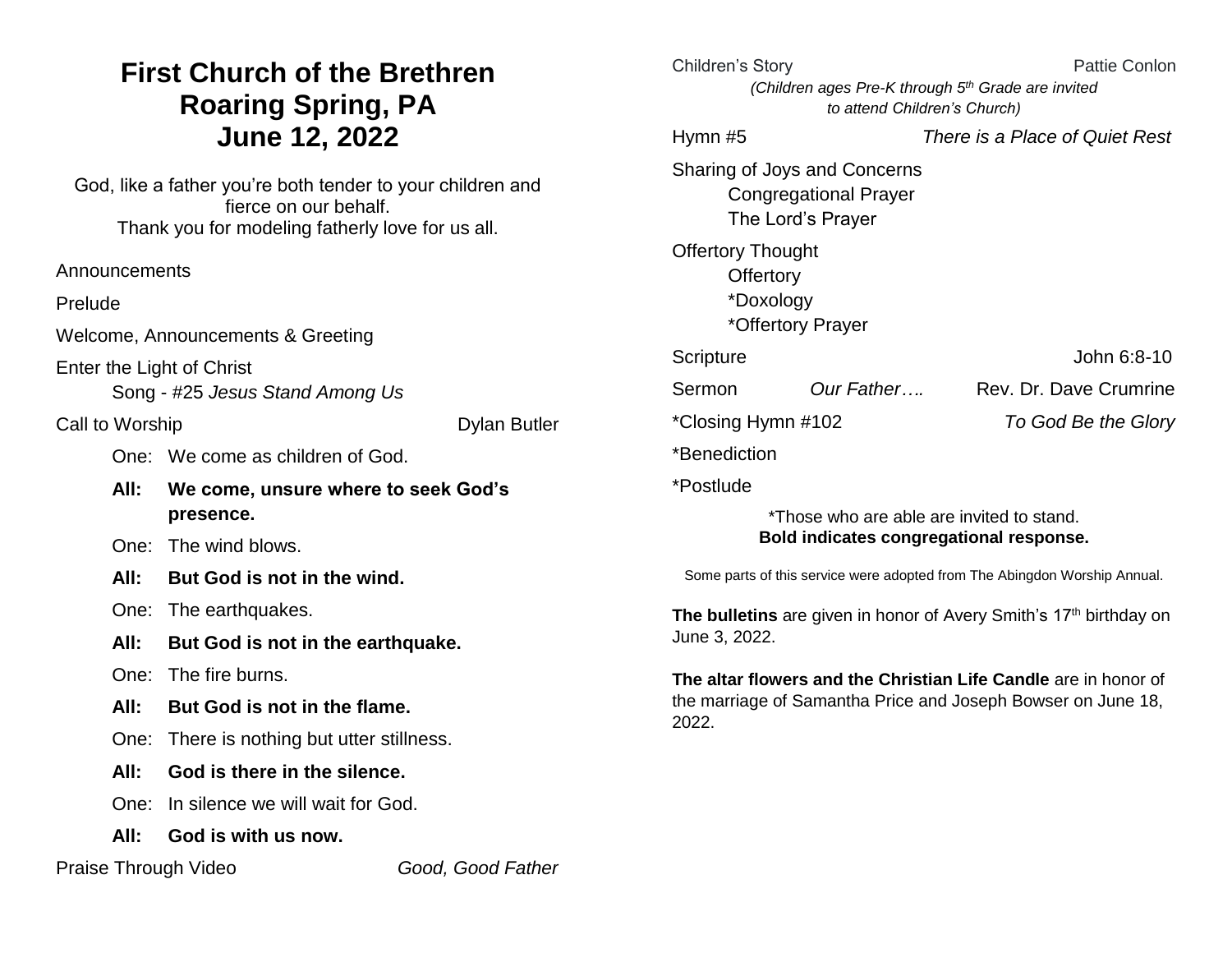|                                                     | <b>Serving Today</b>     | <b>Next Sunday</b>   |
|-----------------------------------------------------|--------------------------|----------------------|
| Candlelighter                                       |                          |                      |
| Organist                                            | <b>Cathy Petre</b>       | <b>Barb Wineland</b> |
| Pianist                                             | <b>Terry Hershberger</b> | Marcia Fleck         |
| Storyteller                                         | Pattie Conlon            | <b>Betsy Garach</b>  |
| Children's Church                                   | MaryAnn Meetze           | Not held             |
| <b>Welcome Center</b>                               | Darlene Wyland           | Darlene Wyland       |
| Worship Leader                                      | Dylan Butler             | Kaye Russell         |
| Nursery                                             | Open 9 am -11:45 am      | Open 9 am -11:45 am  |
| Greeters                                            | Harry & Randy Keith      | Harry & Randy Keith  |
| <b>Deacon Greeters</b>                              | Mark & Betsy Garach      | Mark & Betsy Garach  |
| Nursery                                             |                          |                      |
| Parking Lot                                         |                          |                      |
| Greeters                                            |                          |                      |
| Head Ushers: Pat Frazier, Dave Brumbaugh, J D Barry |                          |                      |
| <b>Chancel Choir Accompanist: Cathy Petre</b>       |                          |                      |
| Minister: Rev. Dr. David A. Crumrine                |                          |                      |

### **Living out our Faith**

| Vision         | Being the hands and feet of Jesus,                                                                                        |
|----------------|---------------------------------------------------------------------------------------------------------------------------|
|                | serving with open minds and hearts.                                                                                       |
| <b>Mission</b> | We exist to be a community of welcome<br>and worship where people find peace,<br>purpose, and power through Jesus Christ. |

## **ANNOUNCEMENTS**

**Please include in your prayers:** Dave Imes, Vickie Fisher, Lucas Runk, Joe Price, Tom Sell, Dave Albright, Dan Hershberger, Eric Thompson, Heather Miller, Pete & Carol Imler, Fred & Arlene Beers, Gertie Johnson, John Coates, Barbara Roush, Jim Bassler, Shirley Smith, Debbie Surin, Dorothy Holsinger, grieving families, first responders, those affected by natural disasters.

**Please sign the Friendship Attendance Register** located at the end of each pew. We encourage members and regular attenders to include any **changes** to address, email or telephone numbers so the office has the correct information.

**Our combined Summer Sunday School class** is open to everyone and will be held in the Overflow Room following worship.

Beginning July 1st, the cost of **weekly altar flowers** will be increased to \$65 per week.

**Everyone who works with children and youth MUST** have their clearances on file with the church. Contact Kaye Russell or the church office for the cost-free applications.

**On July 31st** we will gather at Morrisons Cove Memorial Park Pavilion # 1 at 1 pm for a celebration in honor of Pastor Dave's ordination. The meal will be catered by Frederick's Meat Market. You must sign up at the Welcome Center no later than July 24<sup>th</sup> if you will be attending.

**In honor of** Audrey Smith's 80<sup>th</sup> birthday on June 28<sup>th</sup>, the family is requesting a surprise card shower. Please send your cards to her at 211 Spang Street, Roaring Spring, PA, 16673, or place in her church mailbox.

**Vacation Bible School** will be held August 2-4 at Shawnee Park Roaring Spring from 6-8:30 pm. Registration forms will be available July 1<sup>st</sup> at the Welcome Center. Children ages 2 years through those who just completed  $5<sup>th</sup>$  grade are invited. Children ages 2 & 3 must have an adult with them each night.